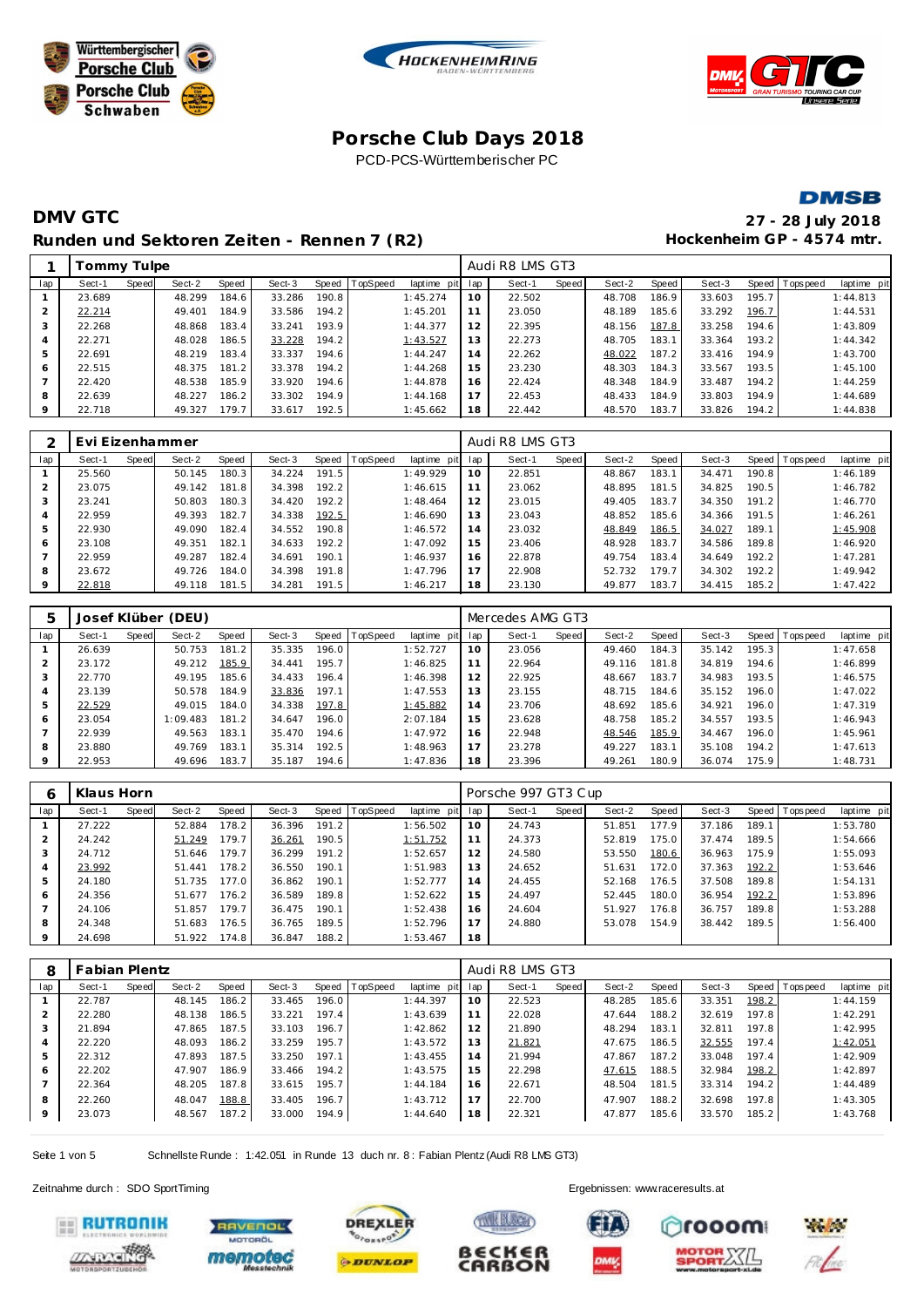







## **DMV GTC 27 - 28 July 2018** Runden und Sektoren Zeiten - Rennen 7 (R2) **Hockenheim GP** - 4574 mtr.

| Q              | Pablo Briones |       |        |       |        |       |                |                 |    | Porsche 997 GT3 Cup |       |        |       |        |       |                |             |
|----------------|---------------|-------|--------|-------|--------|-------|----------------|-----------------|----|---------------------|-------|--------|-------|--------|-------|----------------|-------------|
| lap            | Sect-1        | Speed | Sect-2 | Speed | Sect-3 |       | Speed TopSpeed | laptime pit lap |    | Sect-1              | Speed | Sect-2 | Speed | Sect-3 |       | Speed Topspeed | laptime pit |
|                | 27.692        |       | 54.792 | 172.0 | 37.413 | 181.8 |                | 1:59.897        | 9  | 25.283              |       | 53.389 | 173.1 | 37.754 | 188.8 |                | 1:56.426    |
| $\overline{2}$ | 25.606        |       | 55.105 | 174.5 | 37.813 | 184.6 |                | 1:58.524        | 10 | 25.478              |       | 53.443 | 169.0 | 40.874 | 185.2 |                | 1:59.795    |
| 3              | 25.478        |       | 53.442 | 173.9 | 37.914 | 185.6 |                | 1:56.834        | 11 | 25.525              |       | 54.133 | 173.1 | 39.215 | 186.5 |                | 1:58.873    |
| $\overline{4}$ | 25.418        |       | 53.938 | 173.4 | 37.921 | 184.6 |                | 1:57.277        | 12 | 25.469              |       | 56.437 | 161.9 | 39.208 | 187.2 |                | 2:01.114    |
| 5              | 25.034        |       | 54.075 | 170.1 | 37.442 | 186.9 |                | 1:56.551        | 13 | 25.713              |       | 54.680 | 170.6 | 37.959 | 187.8 |                | 1:58.352    |
| 6              | 25.030        |       | 53.922 | 172.8 | 37.446 | 184.9 |                | 1:56.398        | 14 | 25.497              |       | 55.378 | 166.9 | 39.639 | 183.7 |                | 2:00.514    |
|                | 25.173        |       | 54.166 | 172.8 | 37.761 | 185.6 |                | 1:57.100        | 15 | 25.752              |       | 54.438 | 171.7 | 38.624 | 184.3 |                | 1:58.814    |
| 8              | 25.529        |       | 56.390 | 164.9 | 39.110 | 185.6 |                | 2:01.029        | 16 | 25.792              |       | 55.834 | 170.6 | 38.554 | 183.4 |                | 2:00.180    |

| 10      | Markus Alber |       |        |       |        |       |          |             |     | Corvette Z.06R GT3 |       |        |       |        |       |                |             |
|---------|--------------|-------|--------|-------|--------|-------|----------|-------------|-----|--------------------|-------|--------|-------|--------|-------|----------------|-------------|
| lap     | Sect-1       | Speed | Sect-2 | Speed | Sect-3 | Speed | TopSpeed | laptime pit | lap | Sect-1             | Speed | Sect-2 | Speed | Sect-3 |       | Speed Topspeed | laptime pit |
|         | 26.344       |       | 50.643 | 184.0 | 34.388 | 196.0 |          | 1:51.375    | 10  | 22.469             |       | 49.149 | 186.9 | 33.993 | 194.2 |                | 1:45.611    |
|         | 22.523       |       | 49.192 | 183.1 | 34.119 | 195.7 |          | 1:45.834    | 11  | 23.330             |       | 49.011 | 186.5 | 33.964 | 197.8 |                | 1:46.305    |
| 3       | 22.994       |       | 49.109 | 183.7 | 33.202 | 198.5 |          | 1:45.305    | 12  | 22.975             |       | 48.802 | 182.4 | 34.216 | 196.4 |                | 1:45.993    |
| 4       | 23.125       |       | 48.788 | 187.2 | 33.419 | 198.5 |          | 1:45.332    | 13  | 22.969             |       | 48.803 | 188.8 | 34.442 | 197.4 |                | 1:46.214    |
| 5       | 22.794       |       | 48.378 | 185.9 | 33.975 | 198.2 |          | 1:45.147    | 14  | 23.453             |       | 48.767 | 189.8 | 34.106 | 197.8 |                | 1:46.326    |
| 6       | 23.308       |       | 50.375 | 179.4 | 34.101 | 197.1 |          | 1:47.784    | 15  | 22.733             |       | 48.926 | 184.6 | 33.864 | 198.2 |                | 1:45.523    |
|         | 23.050       |       | 48.905 | 186.9 | 34.239 | 197.8 |          | 1:46.194    | 16  | 22.607             |       | 49.552 | 185.9 | 34.045 | 197.4 |                | 1:46.204    |
| 8       | 22.597       |       | 48.578 | 188.8 | 34.360 | 197.4 |          | 1:45.535    | 17  | 22.815             |       | 49.303 | 186.9 | 33.785 | 197.4 |                | 1:45.903    |
| $\circ$ | 22.410       |       | 48.571 | 183.4 | 33.696 | 197.4 |          | 1:44.677    | 18  | 23.252             |       | 49.305 | 184.3 | 34.432 | 194.6 |                | 1:46.989    |

| 13  | Timo Scheibner |       |        |       |        |       |                 |             |     | BMW Z4 GT3 |       |        |       |        |       |                |             |
|-----|----------------|-------|--------|-------|--------|-------|-----------------|-------------|-----|------------|-------|--------|-------|--------|-------|----------------|-------------|
| lap | Sect-1         | Speed | Sect-2 | Speed | Sect-3 | Speed | <b>TopSpeed</b> | laptime pit | lap | Sect-1     | Speed | Sect-2 | Speed | Sect-3 |       | Speed Topspeed | laptime pit |
|     | 27.135         |       | 51.823 | 182.7 | 34.658 | 193.5 |                 | 1:53.616    | 10  | 23.224     |       | 49.610 | 181.5 | 34.594 | 192.2 |                | 1:47.428    |
| 2   | 23.355         |       | 49.107 | 183.7 | 33.478 | 192.2 |                 | 1:45.940    | 11  | 24.179     |       | 49.765 | 181.8 | 34.272 | 193.5 |                | 1:48.216    |
| 3   | 23.103         |       | 48.906 | 185.9 | 34.252 | 193.5 |                 | 1:46.261    | 12  | 23.174     |       | 49.356 | 182.4 | 33.920 | 193.9 |                | 1:46.450    |
| 4   | 23.070         |       | 49.241 | 184.6 | 33.618 | 195.3 |                 | 1:45.929    | 13  | 23.294     |       | 49.179 | 181.8 | 34.102 | 193.5 |                | 1:46.575    |
| 5   | 23.262         |       | 48.777 | 186.2 | 34.388 | 192.9 |                 | 1:46.427    | 14  | 23.230     |       | 49.213 | 182.1 | 34.225 | 193.5 |                | 1:46.668    |
| 6   | 24.061         |       | 49.769 | 185.2 | 33.626 | 193.9 |                 | 1:47.456    | 15  | 23.355     |       | 49.680 | 181.2 | 33.978 | 193.2 |                | 1:47.013    |
|     | 22.824         |       | 49.268 | 184.0 | 34.712 | 190.5 |                 | 1:46.804    | 16  | 23.014     |       | 49.159 | 185.2 | 33.961 | 192.2 |                | 1:46.134    |
| 8   | 22.884         |       | 49.199 | 186.2 | 33.764 | 194.2 |                 | 1:45.847    | 17  | 23.349     |       | 50.602 | 180.6 | 33.878 | 193.5 |                | 1:47.829    |
| 9   | 23.086         |       | 49.021 | 183.1 | 33.723 | 194.2 |                 | 1:45.830    | 18  | 23.049     |       | 50.592 | 181.8 | 34.090 | 192.9 |                | 1:47.731    |

| 16  | Stanislav Dobrev |       |        |       |        |                    |                |                 |    | Mercedes-AMG GT3 |       |        |       |        |       |            |             |
|-----|------------------|-------|--------|-------|--------|--------------------|----------------|-----------------|----|------------------|-------|--------|-------|--------|-------|------------|-------------|
| lap | Sect-1           | Speed | Sect-2 | Speed | Sect-3 |                    | Speed TopSpeed | laptime pit lap |    | Sect-1           | Speed | Sect-2 | Speed | Sect-3 | Speed | Tops pee d | laptime pit |
|     | 25.013           |       | 50.116 | 183.1 | 34.111 | 194.2 <sub>1</sub> |                | 1:49.240        | O  | 23.095           |       | 48.921 | 180.9 | 34.395 | 192.5 |            | 1:46.411    |
|     | 22.947           |       | 48.967 | 184.3 | 34.426 | 192.5              |                | 1:46.340        |    | 23.119           |       | 48.989 | 180.6 | 35.017 | 193.9 |            | 1:47.125    |
|     | 22.895           |       | 49.041 | 184.3 | 33.778 | 193.5              |                | 1:45.714        | 8  | 22.976           |       | 48.672 | 185.2 | 34.402 | 192.5 |            | 1:46.050    |
|     | 23.801           |       | 48.908 | 181.8 | 34.065 | 194.2              |                | 1:46.774        |    | 23.193           |       | 48.675 | 181.8 | 34.130 | 192.9 |            | 1:45.998    |
|     | 23.232           |       | 49.071 | 183.1 | 34.175 | 194.6              |                | 1:46.478        | 10 | 23.007           |       | 50.096 | 168.2 |        |       |            | 1:55.912    |

| 19      | Peter Schmidt |       |        |       |        |       |                |                 |    | Audi R8 LMS GT3 |       |        |       |        |       |                |             |
|---------|---------------|-------|--------|-------|--------|-------|----------------|-----------------|----|-----------------|-------|--------|-------|--------|-------|----------------|-------------|
| lap     | Sect-1        | Speed | Sect-2 | Speed | Sect-3 |       | Speed TopSpeed | laptime pit lap |    | Sect-1          | Speed | Sect-2 | Speed | Sect-3 |       | Speed Topspeed | laptime pit |
|         | 25.652        |       | 50.305 | 180.9 | 34.178 | 190.5 |                | 1:50.135        | 10 | 22.982          |       | 49.494 | 180.3 | 34.475 | 190.5 |                | 1:46.951    |
|         | 22.941        |       | 49.427 | 181.2 | 34.091 | 191.8 |                | 1:46.459        | 11 | 23.329          |       | 49.613 | 181.2 | 34.378 | 190.1 |                | 1:47.320    |
|         | 23.449        |       | 50.511 | 182.7 | 34.456 | 190.8 |                | 1:48.416        | 12 | 23.049          |       | 49.490 | 182.1 | 34.168 | 191.8 |                | 1:46.707    |
|         | 23.068        |       | 51.459 | 180.6 | 34.132 | 189.5 |                | 1:48.659        | 13 | 23.003          |       | 49.418 | 181.2 | 33.931 | 189.5 |                | 1:46.352    |
|         | 22.829        |       | 49.227 | 179.1 | 34.216 | 190.1 |                | 1:46.272        | 14 | 22.928          |       | 49.187 | 184.0 | 34.182 | 191.5 |                | 1:46.297    |
| 6       | 22.771        |       | 49.960 | 182.4 | 34.257 | 191.8 |                | 1:46.988        | 15 | 23.027          |       | 49.636 | 179.7 | 34.178 | 189.5 |                | 1:46.841    |
|         | 23.131        |       | 49.408 | 181.5 | 33.661 | 190.1 |                | 1:46.200        | 16 | 22.799          |       | 49.269 | 182.1 | 34.187 | 188.2 |                | 1:46.255    |
| 8       | 22.901        |       | 49.818 | 183.4 | 34.479 | 189.5 |                | 1:47.198        | 17 | 22.948          |       | 51.806 | 178.5 | 34.369 | 191.5 |                | 1:49.123    |
| $\circ$ | 22.873        |       | 49.132 | 180.6 | 34.239 | 191.5 |                | 1:46.244        | 18 | 22.998          |       | 50.015 | 180.9 | 34.392 | 190.8 |                | 1:47.405    |

**TIME BLOCK** 

BECKER

**CARBON** 

Seite 2 von 5 Schnellste Runde : 1:42.051 in Runde 13 duch nr. 8 : Fabian Plentz (Audi R8 LMS GT3)

Zeitnahme durch : SDO SportTiming Ergebnissen: [www.raceresults.a](www.raceresults.at)t











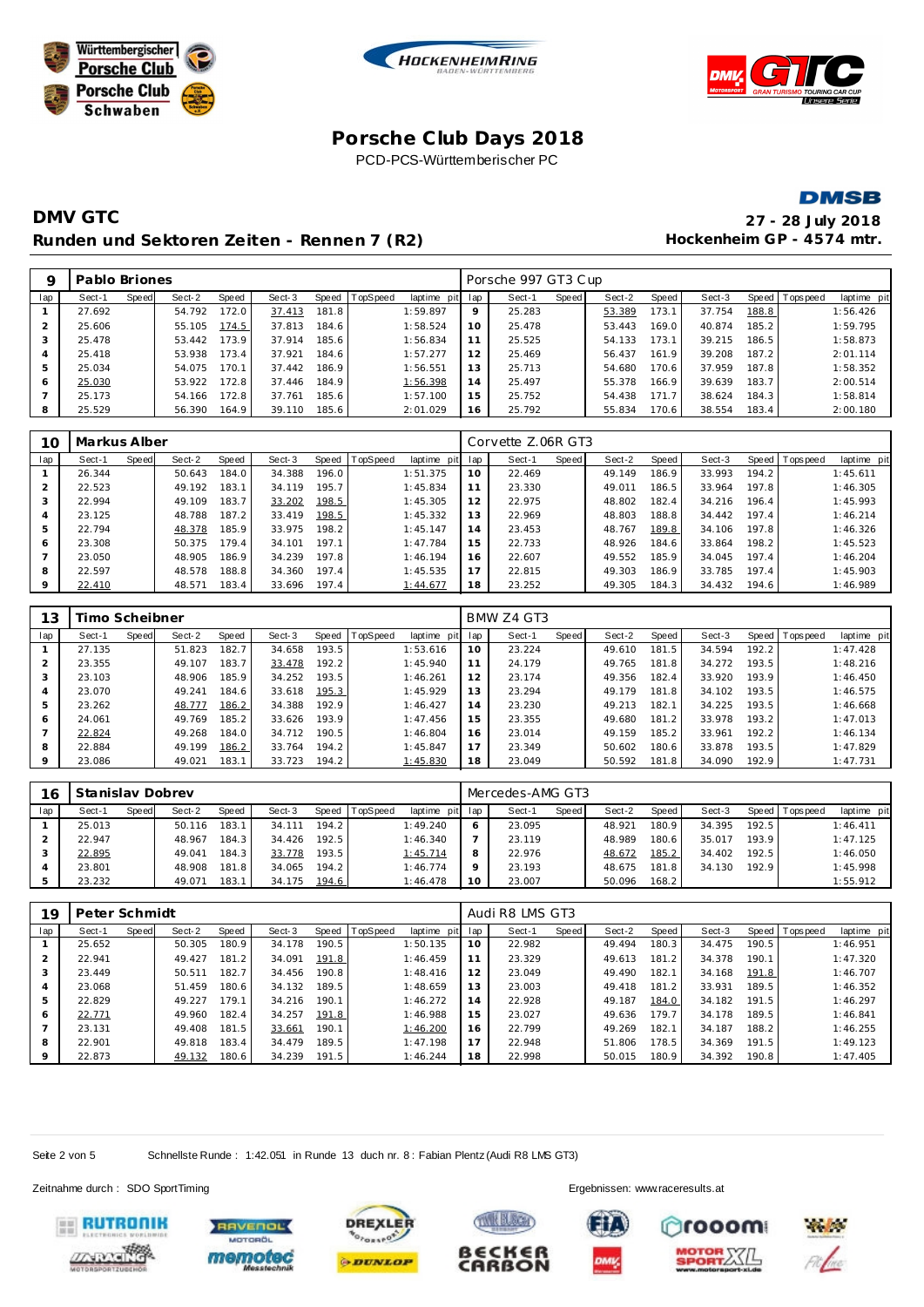







## **DMV GTC 27 - 28 July 2018** Runden und Sektoren Zeiten - Rennen 7 (R2) **Hockenheim GP** - 4574 mtr.

| 27             | Roland Hertner |       |        |       |        |       |          |                 |    | VW Golf GTI TCR |       |        |       |        |       |                |              |
|----------------|----------------|-------|--------|-------|--------|-------|----------|-----------------|----|-----------------|-------|--------|-------|--------|-------|----------------|--------------|
| lap            | Sect-1         | Speed | Sect-2 | Speed | Sect-3 | Speed | TopSpeed | laptime pit lap |    | Sect-1          | Speed | Sect-2 | Speed | Sect-3 |       | Speed Topspeed | laptime pit  |
|                | 27.168         |       | 54.324 | 168.2 | 35.847 | 179.1 |          | 1:57.339        | 9  | 24.330          |       | 53.837 | 170.9 | 35.566 | 177.6 |                | 1:53.733     |
|                | 24.134         |       | 53.214 | 169.8 | 35.976 | 177.6 |          | 1:53.324        | 10 | 24.342          |       | 55.278 | 158.8 |        |       |                | 2:01.421     |
| 3              | 24.195         |       | 52.987 | 170.3 | 35.723 | 180.0 |          | 1:52.905        |    | Out             |       | 55.159 | 168.2 | 37.516 | 177.3 |                | $3:57.604$ P |
| $\overline{4}$ | 24.135         |       | 53.177 | 171.2 | 35.725 | 178.2 |          | 1:53.037        | 12 | 24.434          |       | 55.956 | 164.6 | 40.488 | 177.9 |                | 2:00.878     |
| 5              | 24.033         |       | 52.821 | 170.9 | 35.570 | 180.0 |          | 1:52.424        | 13 | 24.593          |       | 53.950 | 166.2 | 38.159 | 177.0 |                | 1:56.702     |
| 6              | 24.107         |       | 53.245 | 169.0 | 35.703 | 179.1 |          | 1:53.055        | 14 | 24.780          |       | 54.542 | 167.4 | 37.114 | 176.8 |                | 1:56.436     |
|                | 23.984         |       | 53.520 | 171.7 | 35.650 | 175.3 |          | 1:53.154        | 15 | 26.404          |       | 54.200 | 166.7 | 37.373 | 176.5 |                | 1:57.977     |
| 8              | 23.991         |       | 53.468 | 168.0 | 35.540 | 178.5 |          | 1:52.999        | 16 | 26.400          |       | 55.033 | 165.4 | 39.370 | 172.5 |                | 2:00.803     |
|                |                |       |        |       |        |       |          |                 |    |                 |       |        |       |        |       |                |              |

| 32  | Simon Klemund |       |        |       |        |         |          |             |     | BMW M235i Racing |       |        |       |        |       |                 |             |
|-----|---------------|-------|--------|-------|--------|---------|----------|-------------|-----|------------------|-------|--------|-------|--------|-------|-----------------|-------------|
| lap | Sect-1        | Speed | Sect-2 | Speed | Sect-3 | Speed l | TopSpeed | laptime pit | lap | Sect-1           | Speed | Sect-2 | Speed | Sect-3 |       | Speed Tops peed | laptime pit |
|     | 28.004        |       | 57.256 | 154.7 | 39.038 | 164.4   |          | 2:04.298    | 9   | 26.134           |       | 56.626 | 157.7 | 38.225 | 165.1 |                 | 2:00.985    |
|     | 26.004        |       | 56.913 | 155.4 | 38.826 | 164.9   |          | 2:01.743    | 10  | 26.001           |       | 56.743 | 157.0 | 38.686 | 163.4 |                 | 2:01.430    |
|     | 26.059        |       | 56.687 | 157.4 | 38.876 | 163.9   |          | 2:01.622    | 11  | 25.924           |       | 56.749 | 156.3 | 38.623 | 164.9 |                 | 2:01.296    |
| 4   | 26.021        |       | 56.607 | 157.9 | 38.601 | 164.6   |          | 2:01.229    | 12  | 25.955           |       | 56.537 | 157.2 | 38.820 | 164.9 |                 | 2:01.312    |
| 5   | 25.977        |       | 56.600 | 157.0 | 38.417 | 165.1   |          | 2:00.994    | 13  | 26.648           |       | 56.408 | 157.9 | 38.747 | 164.9 |                 | 2:01.803    |
| 6   | 25.854        |       | 56.504 | 156.3 | 38.071 | 164.9   |          | 2:00.429    | 14  | 25.660           |       | 56.958 | 157.0 | 38.687 | 165.1 |                 | 2:01.305    |
|     | 25.735        |       | 56.148 | 157.7 | 39.328 | 164.4   |          | 2:01.211    | 15  | 26.014           |       | 58.612 | 151.0 | 39.628 | 164.9 |                 | 2:04.254    |
| 8   | 25.711        |       | 56.750 | 155.6 | 38.505 | 164.6   |          | 2:00.966    | 16  | 26.066           |       | 56.982 | 157.9 | 38.575 | 164.1 |                 | 2:01.623    |

| 44          |        |       | Marc Busch (DEU) |       |        |       |                |             |     | Audi R8 LMS GT3 |       |        |                    |        |       |                   |             |
|-------------|--------|-------|------------------|-------|--------|-------|----------------|-------------|-----|-----------------|-------|--------|--------------------|--------|-------|-------------------|-------------|
| lap         | Sect-1 | Speed | Sect-2           | Speed | Sect-3 |       | Speed TopSpeed | laptime pit | lap | Sect-1          | Speed | Sect-2 | Speed I            | Sect-3 |       | Speed   Tops peed | laptime pit |
|             | 26.394 |       | 49.992           | 183.7 | 34.214 | 195.3 |                | 1:50.600    | 10  | 22.360          |       | 47.785 | 187.2 <sub>1</sub> | 33.974 | 197.4 |                   | 1:44.119    |
| 2           | 22.468 |       | 48.391           | 183.4 | 33.392 | 197.4 |                | 1:44.251    | 11  | 22.816          |       | 47.967 | 184.9              | 33.093 | 198.2 |                   | 1:43.876    |
| 3           | 23.026 |       | 47.986           | 188.2 | 33.349 | 198.2 |                | 1:44.361    | 12  | 22.199          |       | 47.870 | 186.5              | 32.967 | 197.4 |                   | 1:43.036    |
| 4           | 22.492 |       | 48.347           | 185.6 | 33.107 | 197.8 |                | 1:43.946    | 13  | 22.252          |       | 47.986 | 187.8              | 33.174 | 197.8 |                   | 1:43.412    |
| 5           | 22.032 |       | 47.890           | 184.0 | 33.028 | 195.7 |                | 1:42.950    | 14  | 22.225          |       | 47.816 | 187.5              | 33.831 | 198.2 |                   | 1:43.872    |
| 6           | 22.131 |       | 47.905           | 186.9 | 32.863 | 199.6 |                | 1:42.899    | 15  | 22.204          |       | 47.858 | 187.2              | 33.277 | 196.7 |                   | 1:43.339    |
|             | 22.022 |       | 47.707           | 187.8 | 33.122 | 196.0 |                | 1:42.851    | 16  | 22.175          |       | 47.865 | 185.6              | 33.580 | 197.4 |                   | 1:43.620    |
| 8           | 22.530 |       | 47.900           | 187.2 | 32.931 | 197.1 |                | 1:43.361    | 17  | 22.313          |       | 47.959 | 188.2              | 33.675 | 193.9 |                   | 1:43.947    |
| $\mathsf Q$ | 22.050 |       | 47.905           | 184.6 | 33.695 | 197.4 |                | 1:43.650    | 18  | 22.738          |       | 48.129 | 188.8              | 33.653 | 196.0 |                   | 1:44.520    |

| 51      |        |       | Karlheinz Blessing |       |        |       |                |             |     | Porsche 991 GT3 Cup |       |        |       |        |       |                |             |
|---------|--------|-------|--------------------|-------|--------|-------|----------------|-------------|-----|---------------------|-------|--------|-------|--------|-------|----------------|-------------|
| lap     | Sect-1 | Speed | Sect-2             | Speed | Sect-3 |       | Speed TopSpeed | laptime pit | lap | Sect-1              | Speed | Sect-2 | Speed | Sect-3 |       | Speed Topspeed | laptime pit |
|         | 27.184 |       | 52.820             | 180.6 | 36.048 | 189.1 |                | 1:56.052    | 10  | 23.707              |       | 50.517 | 180.0 | 35.548 | 190.5 |                | 1:49.772    |
|         | 23.837 |       | 50.508             | 180.6 | 35.295 | 192.9 |                | 1:49.640    | 11  | 23.447              |       | 50.011 | 183.7 | 35.506 | 193.5 |                | 1:48.964    |
| చ       | 23.330 |       | 50.394             | 179.4 | 35.850 | 193.9 |                | 1:49.574    | 12  | 23.817              |       | 50.200 | 178.2 | 35.832 | 192.5 |                | 1:49.849    |
|         | 23.198 |       | 50.780             | 180.6 | 35.277 | 193.9 |                | 1:49.255    | 13  | 23.920              |       | 50.584 | 176.8 | 35.784 | 190.5 |                | 1:50.288    |
| 5       | 23.487 |       | 49.529             | 181.8 | 35.317 | 191.8 |                | 1:48.333    | 14  | 24.080              |       | 50.455 | 175.9 | 36.133 | 188.2 |                | 1:50.668    |
| 6       | 23.810 |       | 50.747             | 174.2 | 35.696 | 190.5 |                | 1:50.253    | 15  | 23.726              |       | 50.811 | 179.1 | 35.880 | 189.8 |                | 1:50.417    |
|         | 23.812 |       | 50.121             | 177.6 | 35.874 | 191.8 |                | 1:49.807    | 16  | 24.141              |       | 50.720 | 178.2 | 35.869 | 192.9 |                | 1:50.730    |
| 8       | 24.667 |       | 50.685             | 181.5 | 35.639 | 189.8 |                | 1:50.991    | 17  | 24.009              |       | 50.809 | 179.7 | 36.805 | 190.8 |                | 1:51.623    |
| $\circ$ | 23.761 |       | 50.043             | 178.5 | 35.731 | 190.8 |                | 1:49.535    | 18  |                     |       |        |       |        |       |                |             |

| 55             |        |       | Dietmar Haggenmüller |       |        |       |                |             |     | Mercedes-AMG GT3 |       |        |       |        |       |                 |             |
|----------------|--------|-------|----------------------|-------|--------|-------|----------------|-------------|-----|------------------|-------|--------|-------|--------|-------|-----------------|-------------|
| lap            | Sect-1 | Speed | Sect-2               | Speed | Sect-3 |       | Speed TopSpeed | laptime pit | lap | Sect-1           | Speed | Sect-2 | Speed | Sect-3 |       | Speed Tops peed | laptime pit |
|                | 24.210 |       | 48.623               | 187.5 | 33.166 | 196.7 |                | 1:45.999    | 10  | 22.681           |       | 48.860 | 187.5 | 33.759 | 198.5 |                 | 1:45.300    |
| 2              | 22.564 |       | 48.506               | 188.5 | 33.641 | 197.4 |                | 1:44.711    | 11  | 22.876           |       | 48.678 | 187.2 | 33.731 | 195.7 |                 | 1:45.285    |
| 3              | 22.477 |       | 48.896               | 187.5 | 33.374 | 199.3 |                | 1:44.747    | 12  | 22.601           |       | 48.988 | 185.6 | 34.267 | 198.5 |                 | 1:45.856    |
| $\overline{4}$ | 22.444 |       | 48.536               | 187.8 | 33.390 | 198.5 |                | 1:44.370    | 13  | 22.834           |       | 48.979 | 187.8 | 34.408 | 197.4 |                 | 1:46.221    |
| 5              | 22.475 |       | 48.360               | 188.2 | 33.532 | 197.4 |                | 1:44.367    | 14  | 23.251           |       | 49.127 | 186.2 | 34.811 | 196.0 |                 | 1:47.189    |
| 6              | 22.650 |       | 48.259               | 186.9 | 33.584 | 198.5 |                | 1:44.493    | 15  | 22.971           |       | 49.518 | 186.9 | 34.792 | 195.3 |                 | 1:47.281    |
|                | 22.499 |       | 48.730               | 187.2 | 34.226 | 194.2 |                | 1:45.455    | 16  | 23.201           |       | 49.712 | 186.5 | 34.266 | 197.8 |                 | 1:47.179    |
| 8              | 23.403 |       | 48.705               | 188.2 | 33.681 | 196.7 |                | 1:45.789    | 17  | 23.130           |       | 49.727 | 187.2 | 34.561 | 198.5 |                 | 1:47.418    |
| 9              | 22.537 |       | 48.934               | 186.2 | 34.533 | 197.1 |                | 1:46.004    | 18  | 23.228           |       | 49.982 | 186.5 | 34.697 | 196.0 |                 | 1:47.907    |

**TWN BLECK** 

∈CK∈ſ

**CARBON** 

ß

Seite 3 von 5 Schnellste Runde : 1:42.051 in Runde 13 duch nr. 8 : Fabian Plentz (Audi R8 LMS GT3)

Zeitnahme durch : SDO SportTiming Ergebnissen: [www.raceresults.a](www.raceresults.at)t











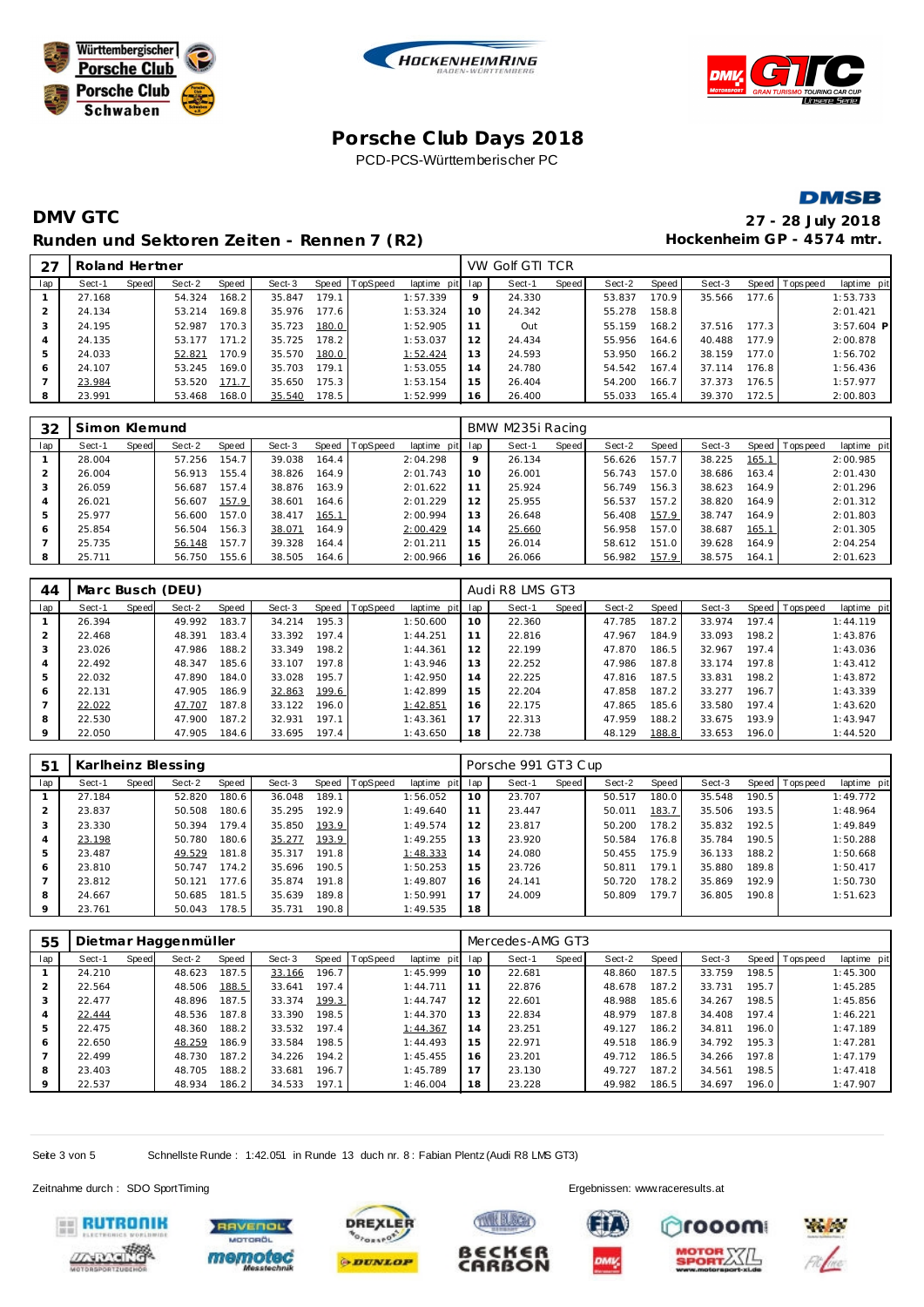







# **DMV GTC 27 - 28 July 2018** Runden und Sektoren Zeiten - Rennen 7 (R2) **Hockenheim GP** - 4574 mtr.

| 56      | Bruno Stucky<br>Speed   TopSpeed<br>Sect-2<br>Speed<br>Speed<br>Sect-3<br>Sect-1 |  |        |       |        |       |  |             |     | MB SLS GT3 |       |        |       |        |       |                 |             |
|---------|----------------------------------------------------------------------------------|--|--------|-------|--------|-------|--|-------------|-----|------------|-------|--------|-------|--------|-------|-----------------|-------------|
| lap     |                                                                                  |  |        |       |        |       |  | laptime pit | lap | Sect-1     | Speed | Sect-2 | Speed | Sect-3 |       | Speed Tops peed | laptime pit |
|         | 25.063                                                                           |  | 49.710 | 185.9 | 34.164 | 195.7 |  | 1:48.937    | 10  | 23.069     |       | 49.287 | 184.6 | 35.619 | 194.2 |                 | 1:47.975    |
|         | 22.792                                                                           |  | 48.856 | 185.2 | 33.973 | 194.9 |  | 1:45.621    | 11  | 22.923     |       | 49.646 | 184.9 | 34.345 | 193.9 |                 | 1:46.914    |
| 3       | 22.664                                                                           |  | 49.224 | 184.9 | 34.053 | 194.9 |  | 1:45.941    | 12  | 23.242     |       | 49.080 | 186.9 | 34.288 | 195.3 |                 | 1:46.610    |
| 4       | 22.871                                                                           |  | 49.806 | 180.0 | 34.181 | 194.6 |  | 1:46.858    | 13  | 22.937     |       | 49.007 | 184.9 | 34.142 | 194.9 |                 | 1:46.086    |
| 5       | 22.992                                                                           |  | 49.269 | 185.9 | 34.132 | 196.0 |  | 1:46.393    | 14  | 23.320     |       | 49.523 | 185.2 | 35.024 | 193.9 |                 | 1:47.867    |
| 6       | 23.370                                                                           |  | 51.009 | 180.6 | 34.447 | 196.0 |  | 1:48.826    | 15  | 23.201     |       | 49.601 | 185.2 | 34.239 | 194.6 |                 | 1:47.041    |
|         | 23.024                                                                           |  | 49.494 | 186.5 | 34.060 | 196.0 |  | 1:46.578    | 16  | 23.170     |       | 50.026 | 183.1 | 34.222 | 194.6 |                 | 1:47.418    |
| 8       | 23.182                                                                           |  | 49.302 | 188.2 | 34.224 | 193.5 |  | 1:46.708    | 17  | 22.952     |       | 49.772 | 185.9 | 34.285 | 195.3 |                 | 1:47.009    |
| $\circ$ | 23.113                                                                           |  | 49.201 | 185.6 | 34.145 | 193.5 |  | 1:46.459    | 18  | 23.885     |       | 49.668 | 184.6 | 34.636 | 192.9 |                 | 1:48.189    |

| 63  |        |       | Luis Glania (DEU) |       |        |       |                 |             |     | Porsche 991 GT3 Cup |       |        |       |        |       |          |             |
|-----|--------|-------|-------------------|-------|--------|-------|-----------------|-------------|-----|---------------------|-------|--------|-------|--------|-------|----------|-------------|
| lap | Sect-1 | Speed | Sect-2            | Speed | Sect-3 | Speed | <b>TopSpeed</b> | laptime pit | lap | Sect-1              | Speed | Sect-2 | Speed | Sect-3 | Speed | Topspeed | laptime pit |
|     | 26.085 |       | 52.029            | 177.9 | 36.089 | 191.5 |                 | 1:54.203    | 10  | 23.258              |       | 49.810 | 179.4 | 35.243 | 192.2 |          | 1:48.311    |
|     | 23.743 |       | 49.881            | 177.3 | 34.843 | 192.9 |                 | 1:48.467    | 11  | 23.477              |       | 50.266 | 178.5 | 35.147 | 189.8 |          | 1:48.890    |
|     | 23.173 |       | 49.779            | 179.7 | 34.933 | 192.2 |                 | 1:47.885    | 12  | 23.325              |       | 49.994 | 180.0 | 35.536 | 191.5 |          | 1:48.855    |
|     | 23.072 |       | 50.122            | 179.4 | 35.111 | 191.8 |                 | 1:48.305    | 13  | 23.488              |       | 50.449 | 175.0 | 35.374 | 190.1 |          | 1:49.311    |
| 5   | 23.059 |       | 49.913            | 180.0 | 35.170 | 190.1 |                 | 1:48.142    | 14  | 23.808              |       | 50.434 | 178.5 | 35.682 | 190.5 |          | 1:49.924    |
| 6   | 23.542 |       | 49.982            | 178.8 | 35.123 | 190.5 |                 | 1:48.647    | 15  | 23.714              |       | 50.510 | 178.2 | 35.370 | 190.1 |          | 1:49.594    |
|     | 23.205 |       | 50.077            | 180.6 | 34.996 | 190.8 |                 | 1:48.278    | 16  | 23.316              |       | 50.221 | 180.6 | 35.337 | 191.8 |          | 1:48.874    |
| 8   | 24.692 |       | 50.631            | 176.5 | 35.265 | 190.8 |                 | 1:50.588    | 17  | 23.588              |       | 50.308 | 178.5 | 35.786 | 191.5 |          | 1:49.682    |
|     | 23.428 |       | 50.058            | 179.4 | 35.003 | 192.9 |                 | 1:48.489    | 18  | 23.874              |       | 50.800 | 179.4 | 36.539 | 188.5 |          | 1:51.213    |

| 66  |        |       | Jürgen Marschlich |       |        |       |                 |                 |         | Audi R8 LMS GT4 |       |        |       |        |       |                |             |
|-----|--------|-------|-------------------|-------|--------|-------|-----------------|-----------------|---------|-----------------|-------|--------|-------|--------|-------|----------------|-------------|
| lap | Sect-1 | Speed | Sect-2            | Speed | Sect-3 | Speed | <b>TopSpeed</b> | laptime pit lap |         | Sect-1          | Speed | Sect-2 | Speed | Sect-3 |       | Speed Topspeed | laptime pit |
|     | 27.243 |       | 55.562            | 165.1 | 38.720 | 178.5 |                 | 2:01.525        | $\circ$ | 25.078          |       | 55.321 | 163.1 | 39.065 | 172.2 |                | 1:59.464    |
| 2   | 25.880 |       | 54.837            | 167.2 | 38.539 | 176.8 |                 | 1:59.256        | 10      | 27.211          |       | 55.413 | 166.9 | 38.851 | 178.2 |                | 2:01.475    |
| 3   | 25.247 |       | 54.647            | 165.9 | 38.897 | 175.0 |                 | 1:58.791        | 11      | 25.616          |       | 54.685 | 164.4 | 38.923 | 179.7 |                | 1:59.224    |
| 4   | 25.478 |       | 53.878            | 169.0 | 38.247 | 179.7 |                 | 1:57.603        | 12      | 25.415          |       | 54.147 | 167.7 | 38.026 | 178.5 |                | 1:57.588    |
| 5   | 24.960 |       | 53.643            | 169.3 | 38.065 | 180.0 |                 | 1:56.668        | 13      | 24.854          |       | 55.782 | 163.6 | 38.258 | 179.1 |                | 1:58.894    |
| 6   | 24.818 |       | 53.995            | 166.9 | 38.292 | 177.0 |                 | 1:57.105        | 14      | 26.385          |       | 53.949 | 167.2 | 38.446 | 176.2 |                | 1:58.780    |
|     | 25.351 |       | 53.297            | 171.2 | 38.214 | 179.7 |                 | 1:56.862        | 15      | 25.607          |       | 54.546 | 163.4 | 39.073 | 175.9 |                | 1:59.226    |
| 8   | 26.218 |       | 55.054            | 169.3 | 38.100 | 178.8 |                 | 1:59.372        | 16      | 25.976          |       | 54.542 | 170.3 | 38.584 | 173.9 |                | 1:59.102    |

| 75  | Thomas Langer |       |        |       |        |       |          |             |     | Porsche 991 GT3 Cup |       |        |       |        |       |                |             |
|-----|---------------|-------|--------|-------|--------|-------|----------|-------------|-----|---------------------|-------|--------|-------|--------|-------|----------------|-------------|
| lap | Sect-1        | Speed | Sect-2 | Speed | Sect-3 | Speed | TopSpeed | laptime pit | lap | Sect-1              | Speed | Sect-2 | Speed | Sect-3 |       | Speed Topspeed | laptime pit |
|     | 26.092        |       | 52.302 | 178.2 | 36.017 | 189.5 |          | 1:54.411    | 10  | 23.402              |       | 50.265 | 177.9 | 35.661 | 190.1 |                | 1:49.328    |
|     | 24.272        |       | 51.878 | 175.0 | 35.849 | 190.1 |          | 1:51.999    | 11  | 23.849              |       | 50.852 | 180.3 | 36.375 | 189.5 |                | 1:51.076    |
|     | 23.540        |       | 50.800 | 178.8 | 35.815 | 188.5 |          | 1:50.155    | 12  | 23.627              |       | 50.664 | 178.2 | 35.676 | 190.1 |                | 1:49.967    |
|     | 23.580        |       | 50.528 | 178.2 | 35.788 | 189.1 |          | 1:49.896    | 13  | 23.391              |       | 50.990 | 176.5 | 35.837 | 189.8 |                | 1:50.218    |
| 5   | 23.792        |       | 50.085 | 177.3 | 35.618 | 190.1 |          | 1:49.495    | 14  | 23.689              |       | 50.392 | 179.1 | 37.070 | 190.5 |                | 1:51.151    |
| 6   | 23.483        |       | 50.261 | 179.7 | 36.080 | 189.8 |          | 1:49.824    | 15  | 24.691              |       | 51.333 | 178.8 | 36.034 | 188.5 |                | 1:52.058    |
|     | 23.663        |       | 50.436 | 180.6 | 35.682 | 191.2 |          | 1:49.781    | 16  | 23.494              |       | 50.752 | 179.1 | 36.029 | 190.8 |                | 1:50.275    |
| 8   | 23.591        |       | 50.538 | 180.0 | 35.526 | 190.5 |          | 1:49.655    | 17  | 24.220              |       | 51.062 | 177.0 | 37.527 | 185.2 |                | 1:52.809    |
|     | 23.303        |       | 50.410 | 177.9 | 35.669 | 190.1 |          | 1:49.382    | 18  |                     |       |        |       |        |       |                |             |

|         | Suzanne Weidt |       |        |       |        |       |          |             |     | Lamborghini Huracan GT3 |       |        |       |        |       |                |             |
|---------|---------------|-------|--------|-------|--------|-------|----------|-------------|-----|-------------------------|-------|--------|-------|--------|-------|----------------|-------------|
| lap     | Sect-1        | Speed | Sect-2 | Speed | Sect-3 | Speed | TopSpeed | laptime pit | lap | Sect-1                  | Speed | Sect-2 | Speed | Sect-3 |       | Speed Topspeed | laptime pit |
|         | 27.475        |       | 52.122 | 180.3 | 35.652 | 195.7 |          | 1:55.249    | 10  | 23.426                  |       | 49.214 | 185.6 | 34.088 | 197.4 |                | 1:46.728    |
|         | 23.819        |       | 49.847 | 181.8 | 34.379 | 196.7 |          | 1:48.045    | 11  | 22.765                  |       | 49.183 | 185.6 | 34.247 | 196.0 |                | 1:46.195    |
|         | 23.264        |       | 49.535 | 187.2 | 34.394 | 196.7 |          | 1:47.193    | 12  | 23.609                  |       | 49.842 | 185.6 | 33.944 | 197.1 |                | 1:47.395    |
|         | 23.444        |       | 49.597 | 184.3 | 35.608 | 197.1 |          | 1:48.649    | 13  | 22.747                  |       | 49.922 | 175.9 | 34.353 | 192.2 |                | 1:47.022    |
|         | 23.182        |       | 49.316 | 184.9 | 35.434 | 196.0 |          | 1:47.932    | 14  | 22.857                  |       | 49.127 | 185.9 | 33.724 | 196.4 |                | 1:45.708    |
| 6       | 23.468        |       | 50.423 | 182.7 | 34.766 | 195.7 |          | 1:48.657    | 15  | 22.778                  |       | 49.197 | 183.1 | 34.343 | 197.8 |                | 1:46.318    |
|         | 23.345        |       | 49.850 | 185.9 | 34.797 | 196.7 |          | 1:47.992    | 16  | 22.762                  |       | 49.894 | 186.5 | 33.837 | 196.4 |                | 1:46.493    |
| 8       | 24.256        |       | 49.843 | 183.4 | 34.144 | 196.4 |          | 1:48.243    | 17  | 22.820                  |       | 49.319 | 181.8 | 34.417 | 196.4 |                | 1:46.556    |
| $\circ$ | 22.892        |       | 49.640 | 184.9 | 34.418 | 198.5 |          | 1:46.950    | 18  | 22.921                  |       | 49.987 | 184.6 | 33.992 | 196.7 |                | 1:46.900    |

Seite 4 von 5 Schnellste Runde : 1:42.051 in Runde 13 duch nr. 8 : Fabian Plentz (Audi R8 LMS GT3)

Zeitnahme durch : SDO SportTiming Ergebnissen: [www.raceresults.a](www.raceresults.at)t









B€CK€F

**CARBON**